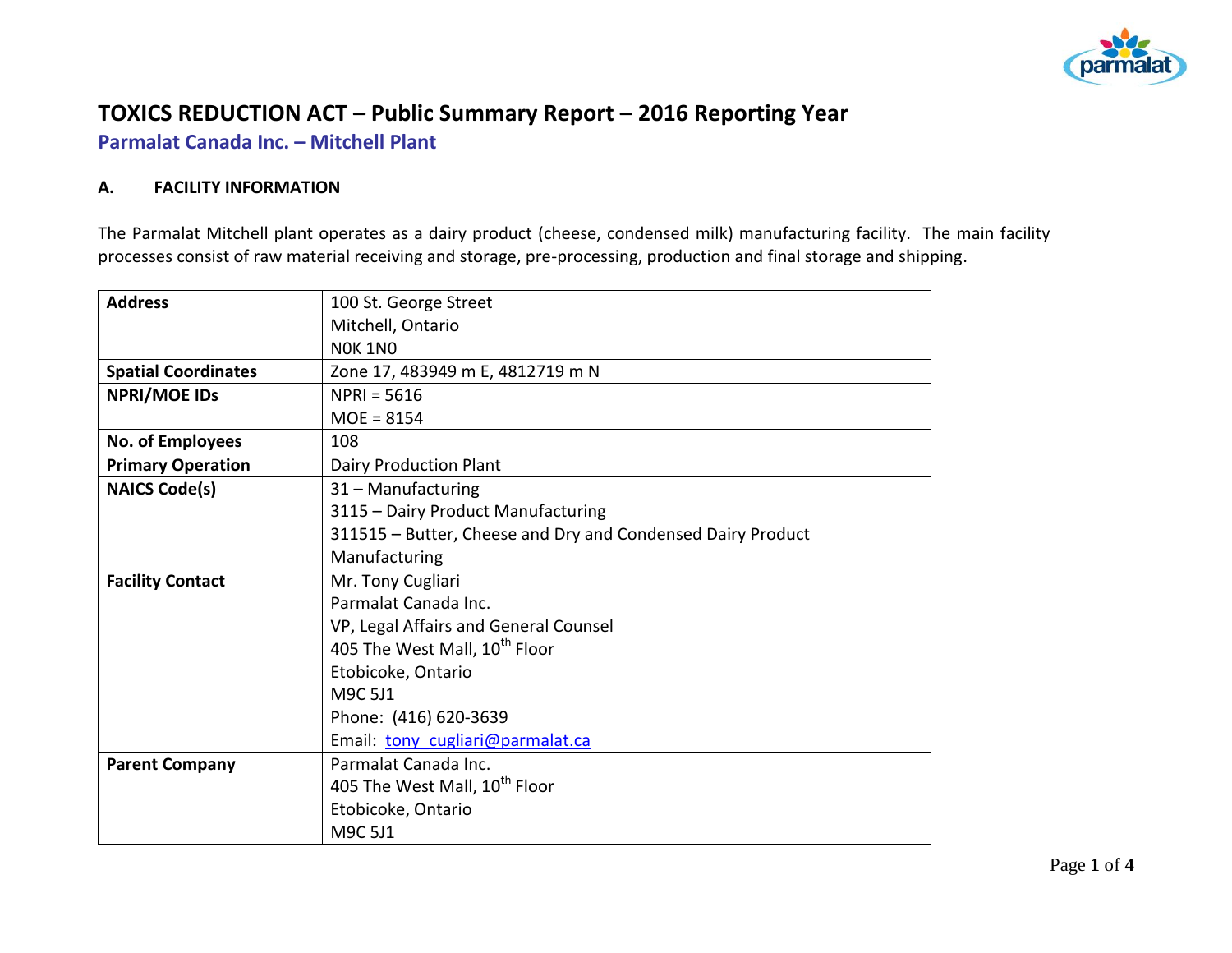

### **B. TOXIC SUBSTANCE ACCOUNTING**

| <b>Substances Reported</b>    | CAS#      | <b>Primary Use/Source</b> |
|-------------------------------|-----------|---------------------------|
| <b>NPRI Part 1 Substances</b> |           |                           |
| Nitric acid                   | 7697-37-2 | Clean-in-place chemicals  |
| Nitrate ion                   | NA - 17   | Clean-in-place process    |

## **Accounting Details**

|                              | <b>Accounting Quantities</b> |            |                          |              |                                               |
|------------------------------|------------------------------|------------|--------------------------|--------------|-----------------------------------------------|
| <b>Substance/Category</b>    | 2015                         | 2016       | <b>Annual Comparison</b> |              | <b>Reason for Change</b>                      |
|                              | (tonne)                      | (tonne)    | (tonne)                  | (%)          |                                               |
| <b>Nitric acid</b>           |                              |            |                          |              |                                               |
| Used                         | >10 to 100                   | >10 to 100 | (-)>10 to                | $(-)19.86$   | Decreased usage of products containing nitric |
|                              |                              |            | 100                      |              | acid.                                         |
| Created                      | 0                            | $\Omega$   | $\mathbf{0}$             | $\mathbf 0$  | n/a                                           |
| Contained in Product         | 0                            | 0          | $\mathbf{0}$             | $\mathbf{0}$ | n/a                                           |
| Released to Air              | 0                            | 0          | 0                        | $\mathbf 0$  | n/a                                           |
| Released to Water            | 0                            | 0          | $\mathbf{0}$             | $\mathbf 0$  | n/a                                           |
| <b>Transfer for Disposal</b> | 0                            | $\Omega$   | $\mathbf{0}$             | $\mathbf{0}$ | n/a                                           |
| <b>Transfer for Recycle</b>  | $\mathbf 0$                  | $\Omega$   | $\mathbf{0}$             | $\mathbf 0$  | n/a                                           |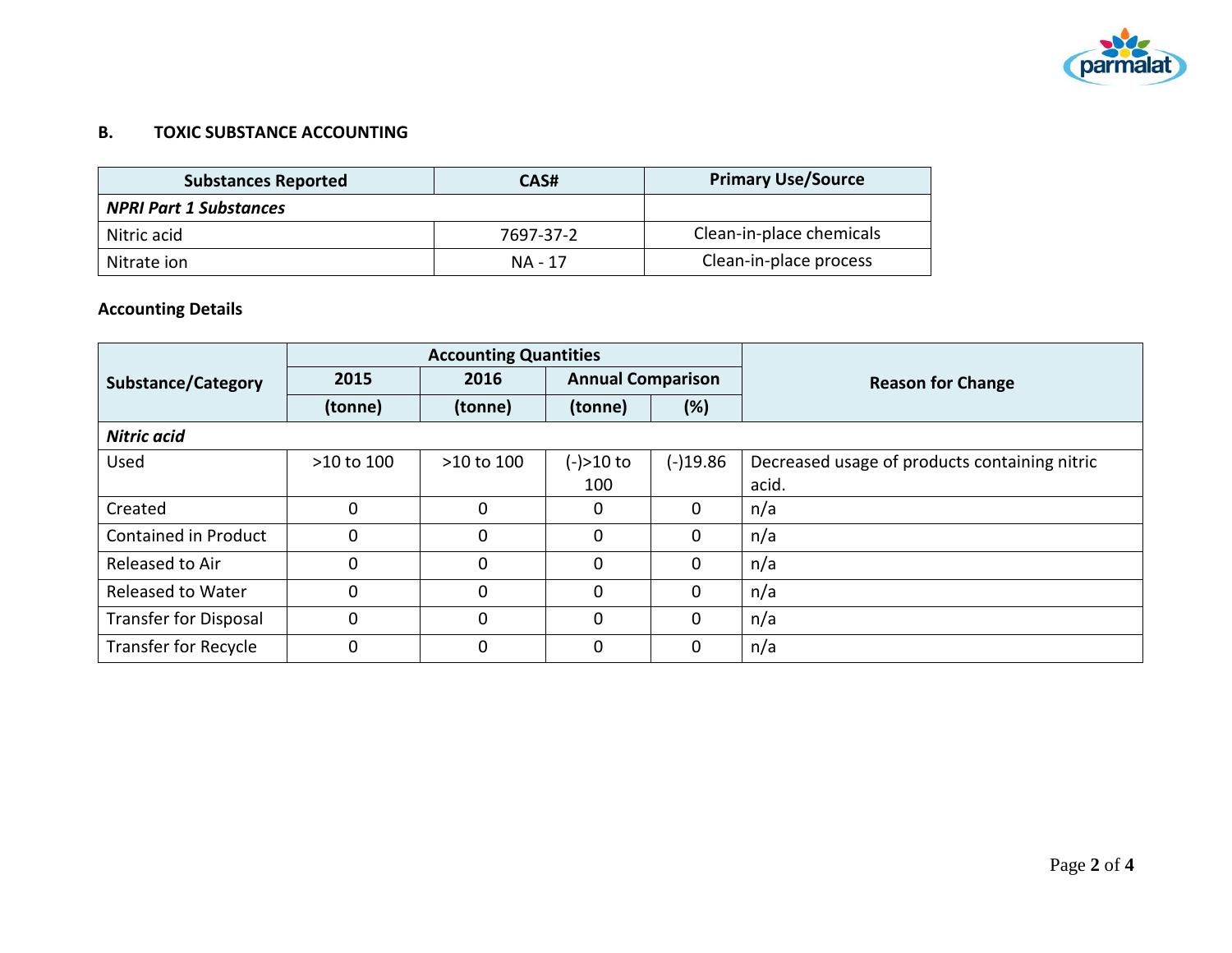

|                              | <b>Accounting Quantities</b> |            |                          |              |                                               |
|------------------------------|------------------------------|------------|--------------------------|--------------|-----------------------------------------------|
| <b>Substance/Category</b>    | 2015                         | 2016       | <b>Annual Comparison</b> |              | <b>Reason for Change</b>                      |
|                              | (tonne)                      | (tonne)    | (tonne)                  | (%)          |                                               |
| <b>Nitrate ion</b>           |                              |            |                          |              |                                               |
| Used                         | 0                            | 0          | $\mathbf{0}$             | $\mathbf{0}$ | n/a                                           |
| Created                      | >10 to 100                   | >10 to 100 | (-)>10 to                | $(-)19.86$   | Decreased usage of products containing nitric |
|                              |                              |            | 100                      |              | acid.                                         |
| Contained in Product         | $\mathbf 0$                  | 0          | $\mathbf{0}$             | $\mathbf 0$  | n/a                                           |
| Released to Air              | 0                            | 0          | $\mathbf{0}$             | $\mathbf{0}$ | n/a                                           |
| <b>Released to Water</b>     | $\mathbf 0$                  | 0          | $\mathbf{0}$             | $\mathbf 0$  | n/a                                           |
| <b>Transfer for Disposal</b> | >10 to 100                   | >10 to 100 | (-)>10 to                | $(-)19.86$   | Decreased usage of products containing nitric |
|                              |                              |            | 100                      |              | acid.                                         |
| Transfer for Recycle         | 0                            | 0          | 0                        | 0            | n/a                                           |

## **C. TOXIC SUBSTANCE REDUCTION PLANNING**

## **Objectives & Targets**

| <b>Substance</b> | <b>Objectives &amp; Targets</b>                                                                                                                                                                                                                          | <b>Reduction Option Progress</b>        |
|------------------|----------------------------------------------------------------------------------------------------------------------------------------------------------------------------------------------------------------------------------------------------------|-----------------------------------------|
| Nitric acid      | While Parmalat Canada, Inc. has not identified any<br>reduction options as technically and economically<br>feasible, the facility will continue to monitor industry<br>standards for the use of nitric acid in CIP systems.                              | No reduction options to be implemented. |
| Nitrate ion      | While Parmalat Canada, Inc. has not identified any<br>reduction options as technically and economically<br>feasible, the facility will continue to monitor industry<br>standards for the use of nitric acid in CIP systems<br>which creates nitrate ion. | No reduction options to be implemented. |